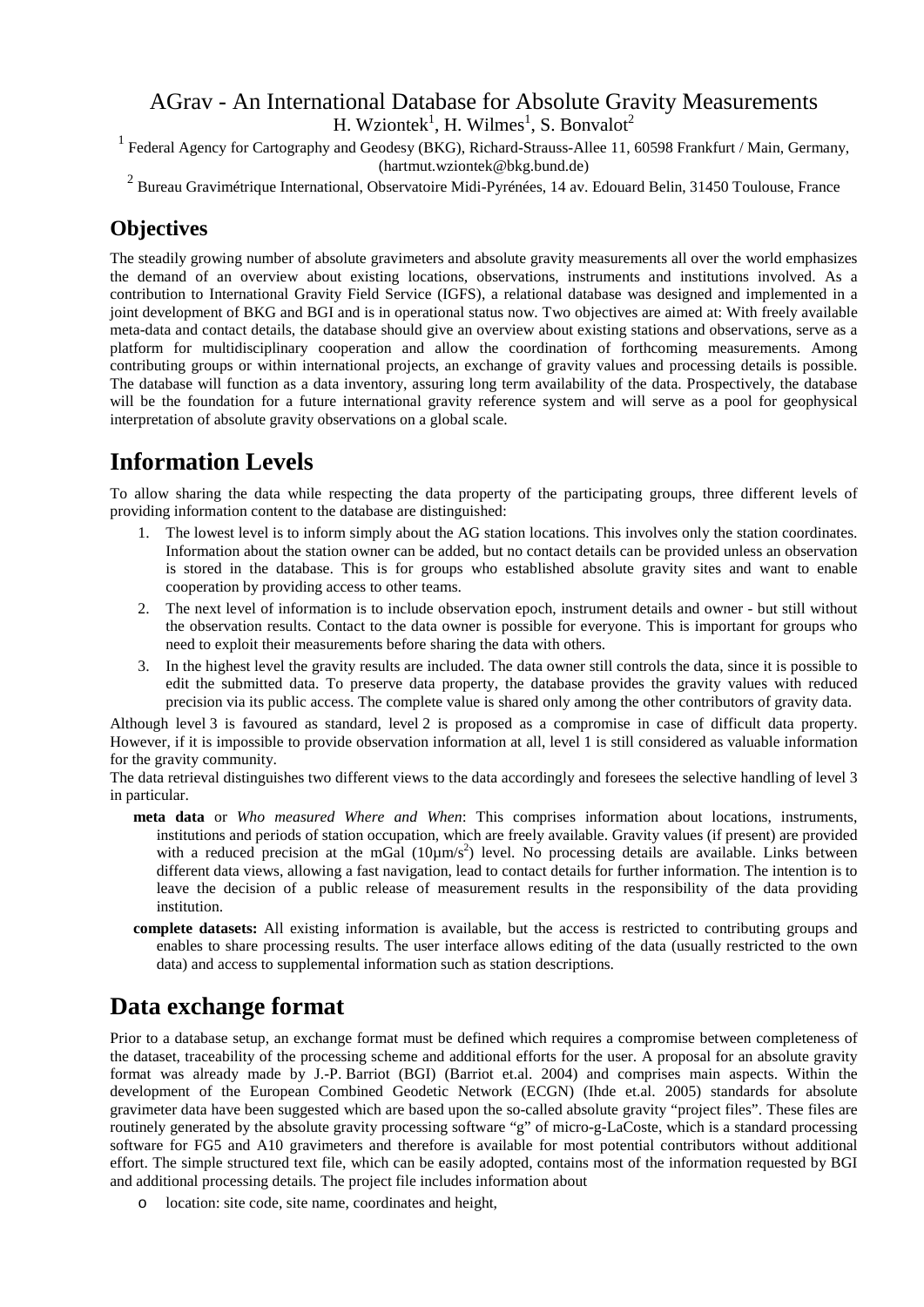- o instrument: type and serial number, rubidium frequency, laser model and frequencies,
- o the observation epoch,
- o details of the data acquisition

and observation and processing details like

- o gravity value and error estimates,
- o gravity gradient and reference height,
- o applied reduction models.

Table 1 describes in detail the identifiers of the proposed exchange format. The line-based structure of the text file is simple: Each identifier is followed by the values, delimited by a colon. In cases where the values exceed a single line, e.g. tidal parameters, the data can be expanded over the following lines. However, such data cannot be extracted automatically while inserting new data into the database.

Since data and meta-data are closely related, a strict separation is not possible. The gravity value and related parameters are considered as primary data, while information like station location and measurement epoch are addressed as metadata. Information about the gravimeter or supplemental data used for gravity corrections have an intermediate position, but are treated as meta-data as well. Due to independent operation of individual institutions and the lack of a central coordination, meta-data about the station location are heterogeneous and difficult to harmonise. Therefore this information must be specified supplemental to the project file to ensure consistency. Two further definitions are necessary to characterize location and observation exactly:

- o A *site* (station) is defined as a location with one or more gravimetric observation points/monuments in close spatial relationship with equal environmental (atmospheric, hydrologic) influences. Usually the distance between such points should not exceed a few ten meters. Most of the sites have only one observation point. A site is unambiguously identified by its country- and site-code.
- o An *observation epoch* is defined as a period of an instrumental setup and continuous data acquisition. Short interruptions due to technical demands are accepted within one epoch. More than one processing result per observation epoch is possible and a final gravity value may be assigned outside automated processing schemes under consideration of external corrections. The observation period will be characterized by a mean point in time.

Further, three main types of stations will be distinguished: field stations, station with laboratory conditions and reference stations. Usually, absolute gravity stations are indoors, have a concrete foundation and are insulated against most environmental influences. Such conditions are denoted as laboratory conditions. A reference station is a regional gravity comparison site or a station where the national gravity standard is realized.

Extended applications result from the concurrent existence of additional geodetic or geophysical sensors at the site, like permanent GNSS, Satellite Laser Ranging, VLBI, superconducting gravimeter, tide gauge, hydrological sensors etc. These observations make the stations valuable for investigation of like the uplift or subsidence induced by geodynamic, climate or human processes. Initiatives like GGOS, GMES or GGP propose the definition of data interfaces to include the gravimetric observations. Criteria should be developed and fixed in Working Group of Absolute Gravimetry and in the Global Geodynamics Project.

Based on the information provided by the project files together with the above definitions, the following data model was set up.

#### **Data model**

The various relationships between different groups of data suggest relational database design. The main objects are four tables which hold information about stations, instruments, the involved institutions and finally the observation, all shown in dark green in figure 1. This approach avoids redundancies when data appear more than once in different context. The tables are then related to each other by sets of matching keys. A further advantage of the relational concept is the option of a stepwise development and flexible future extension. The four main tables and their features are:

- 1. Stations (*tbStations*): Name and site code of the station are stored. According to the definition above, at least one pier is assigned to each station, using the child table *tbPoints*. Coordinates are specified separately for each pier. Different network identifiers can be assigned to each station, using a n:m relation. Further, a class should be assigned to characterize the measurement conditions. Currently three classes are distinguished: reference station and stations with laboratory and field conditions.
- 2. Gravimeters and their components (*tbMeters*): This table contains the list of instruments. Because an absolute gravimeter consists of several interchangeable parts (Laser, Dropping chamber etc.), only type, serial number and a log (?) are available here. Optionally, a more detailed description of the meter components and its history can be stored with the child table *tbComponents*.
- 3. Institutions (*tbInstitutions*): Used to store name and contact information of institutions which carry out measurements and/or own a gravimeter. This table will also be used to organize the database access.
- 4. Observations (*tbObsEpochs*): Here, reference time and final result (gravity value) for an observation epoch are saved. Different processing results can be stored for each epoch, using the child table *tbProcs*. Perspectively, the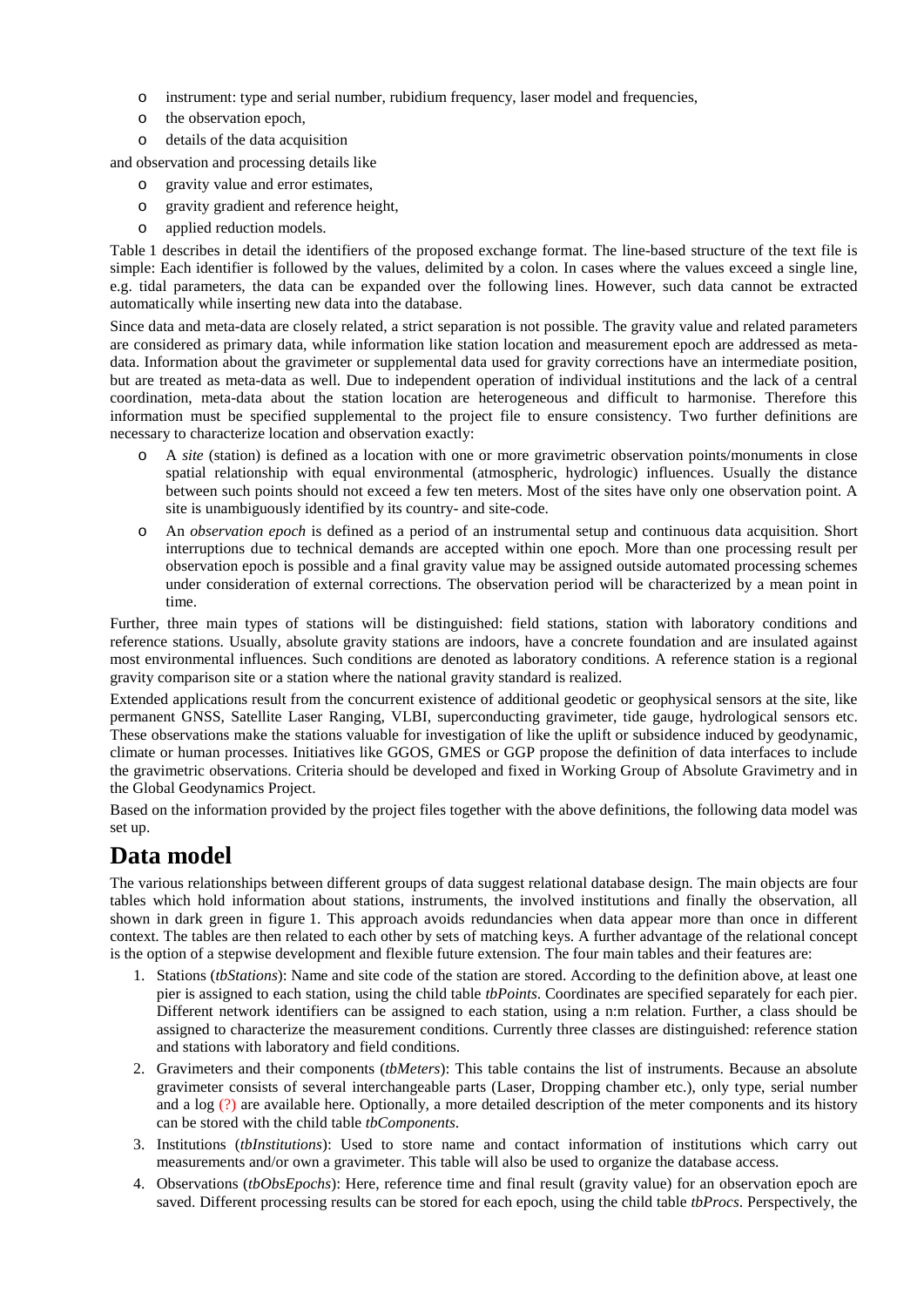child tables *tbSetData* and *tbDropData* can be used to store mean values of sets and the results for every drop experiment.

Supplemental information, such as station descriptions, measurement protocols or log-files, which cannot be stored efficiently inside a database are provided as individual data-files which are stored in a file system, are linked to the respective records and can be downloaded directly.

## **Web-based user interface**

The database is set up on a MySQL server and is accessed with an apache/php based web front-end. It is installed on two mirrored systems, one located at the Federal Agency for Cartography and Geodesy (BKG) in Frankfurt/Main (Germany), [http://agrav.bkg.bund.de,](http://agrav.bkg.bund.de/) and the other located at the Bureau Gravimétrique International (BGI) in Toulouse (France), [http://bgi.dtp.obs-mip.fr](http://bgi.dtp.obs-mip.fr/) .

Both servers provide identical content. At the front-page, a Java-script based map application<sup>1</sup> is incorporated to show the geographic distribution of stations and allow for a location-based selection of the particular information (see figure 2).

Starting from the four main sections, institutions, stations, instruments and observations, the web interface offers two main styles, a list view and a form to show or edit single datasets (figure 3). The list view offers an overview based on selected information shown as table, where sorting by different columns is possible. A search function is implemented to limit the displayed rows to match single criteria which will be applied to one of the columns. Each row has a hyperlink which leads to the detailed information for the specific record. In detailed view, all fields of a particular record are shown. Information in related tables appears in list view again.

Both of these styles exist in slightly modified versions for meta-data and the complete data content. The meta-data version has no editing capability and makes use of links for fast navigation between different datasets. It is accessible without authentication. Gravity values are shown with reduced accuracy of 1 mGal to preserve data ownership. The view with full access to the database is password protected and offers editing capabilities. Editing is possible for individual datasets and is restricted to those records which were created by the actual user. Data of other users are set to be read only. Editing comprises changes of textual information, of related values and the creation of new records. The deletion of records is restricted to avoid accidental loss of data due to the cascaded links of entries in related childtables, which is necessary to preserve consistency.

Auxiliary information, which is too complex to be stored inside the database itself can be added as files and retrieved later via hyperlinks. In this way it is possible to add station descriptions, photos, instrument logs or other documentation.

# **Upload of new data**

The development work of this database was initiated by the International Gravity Field service (IGFS) and carried out by BKG and in cooperation with BGI. It was coordinated within the IAG Intercommission Working Group on Absolute Gravimetry. The international community of absolute gravimeter owners and the owner of absolute gravity measurements are kindly asked to support this initiative and to contribute to the database.

To enable the user to insert new or update existing data, a web form was set up which enables the upload of project files directly by the user. In this way, the data transfer remains under control of the user, and the user may decide to include the gravity values or not. The upload is organised in a three step process. First, the station must be specified. This can be an existing station, chosen from a list in the database or a new station. In the next step, the observation point at this station must be selected or a new entry will be created. Then, one or more project files for this point can be specified which will be uploaded to the database server and parsed by a script after pressing the upload button. Next, the user has the choice to limit the upload to meta-data only. Already uploaded datasets can be updated or modified. Then, some basic checks will be done, ensuring consistency of the station names and codes in the database. Within a country, a site code can appear only once, and it is excluded to create a new station in the vicinity an existing one. Further, the gravity value will be checked against normal gravity to avoid gross errors. The results of the upload script are shown on a final page, informing the user about details or possibly problems. After successful upload, links to the newly created data are provided for checks or further editing.

There might be cases where this upload procedure is inconvenient, especially if a large number of stations and observations are involved. In these cases it might be more efficient, to send the project-files to the database operator<sup>2</sup> who will upload the data directly on the server. For this purpose a supplemental list with basic station information such as country and site code and pier is required, since this information is not contained sufficiently in the project file. If absolute gravity measurements are already compiled in tabulated form or project files not available, it is still possible to import these data, provided that all basic information about station and instrument are present.

-

<sup>1</sup> currently using the Google Maps API

<sup>&</sup>lt;sup>2</sup> currently the corresponding author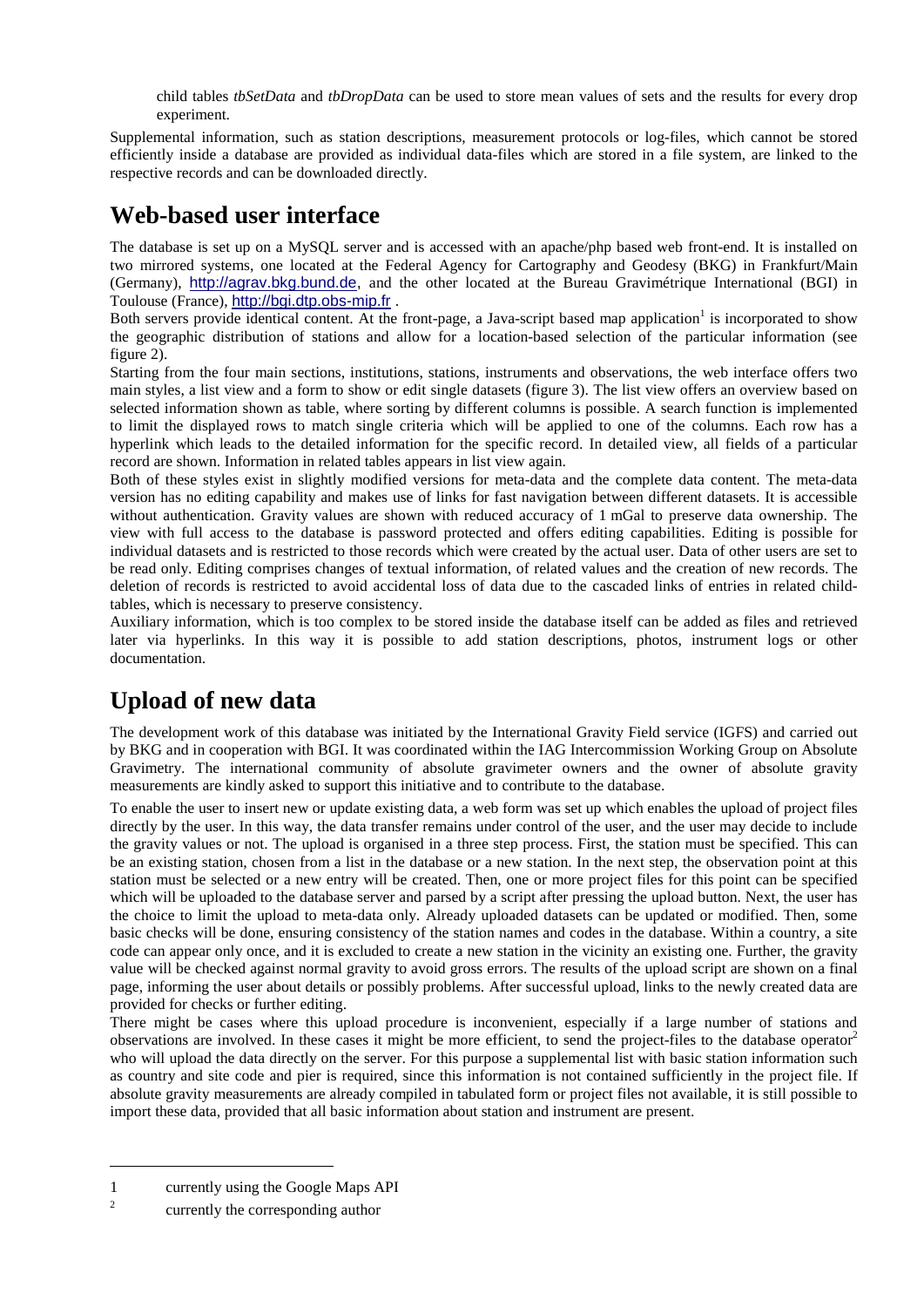## **Conclusions**

A database for absolute gravity measurements was set up and put into operation in joint cooperation between BKG and BGI. The database is capable to store information about stations, instruments, observations and involved institutions. By this, it allows the exchange of meta data and the provision of contact details of the responsible institutions on the one hand and the storage and long term availability of gravity data and processing details on the other hand. The database can be accessed by a web based interface which provides publicly available meta-data as well as complete datasets for community of users contributing to the archive. A simple exchange format was selected which includes all relevant information and is existent for the majority of users avoiding additional effort. In this way the upload of data to the database is possible, using a web based upload form.

### **Acknowledgement**

We gratefully acknowledge data contributed by: BEV - Bundesamt für Eich- und Vermessungswesen, Austria (D. Ruess) EOST - Ecole et Observatoire des Sciences de la Terre, Strasbourg, France (J. Hinderer, M. Amalvict) FTSC – University of Luxembourg (O. Francis) Geosciences Université Montpellier, France (R. Bayer, N. Lemoigne) IfE - Universität Hannover, Institut für Erdmessung, Germany (L. Timmen, O. Gitlein) IGGA WUT - Politechnika Warszawska, Poland (A. Pachuta, T. Olszak) IRD - Institut de Recherche pour le Dévelopement, France (S. Bonvalot) NRCan - Natural Resources Canada (J. Liard) ON-COGE - Observatorio Nacional - Coordenacao de Geofisica, Brasilia (M. de Sousa) ROB - Royal Observatory of Belgium (M. Van Camp) Swiss Topo - Bundesamt für Landestopografie, Switzerland (U. Marti) VUGTK- Geodetic Observatory of Pecny, Czech Republic (V. Palinkas, J. Kostelecky)

#### **References**

Barriot J.-P., Sarrailh M., Liard J., Boedecker G. (2004). AGMAF-03: a new archiving format to store absolute gravity measurements at the BGI, , Gravity, Geoid and Space Missions 2004, IAG International Symposium, Porto, Portugal, Poster, Aug. 30 –Sept. 3, 2004.

Ihde, J., Baker, T., Bruyninx, C., Francis, O., Amalvict, M., Luthardt, J., Liebsch, G., Kenyeres, A., Makinen, J., Shipman, S., Simek, J., Wilmes, H (2005). The Implementation of the ECGN stations - Status of the 1st Call for participation EUREF Publication, No. 14, Symposium Bratislava, 2-5 June 2004, in Mitteilungen des Bundesamtes für Kartographie und Geodäsie, Frankfurt a.M., Band 35, pp 49-58

| Identifier in    | Description                        | Used         | Database table |
|------------------|------------------------------------|--------------|----------------|
| project file     |                                    |              |                |
| General Settings |                                    |              |                |
| Project Name     | Label of observation/processing    |              | tbProcs        |
| Institution      | Institution performing observation | $\mathbf{x}$ | tbInstitutions |
| Operator         | Name(s) of operator(s)             | X            | tbObsEpoch     |
| Comments         |                                    | $\mathbf x$  | tbObsEpochs    |
|                  |                                    |              |                |
| Station Data     |                                    |              |                |
| Name             | Name of station                    | X            | tbStations     |
| Site Code        | Station code                       | $\mathbf{x}$ | tbStations     |
| Position         | Latitude, Longitude (GRS 80),      | $\mathbf{x}$ | thPoints       |
|                  | Height (physical)                  |              |                |

| Instrument Data            |                                               |             |             |  |  |
|----------------------------|-----------------------------------------------|-------------|-------------|--|--|
| Meter Type                 | X                                             | thMeters    |             |  |  |
| Meter S/N                  | Gravimeter serial number                      | X           | thMeters    |  |  |
| Factory Height             | Reference height of gravity value referred to |             |             |  |  |
|                            | the instrument base                           |             |             |  |  |
| Rubidium Frequency         | Frequency of time reference                   | $\mathbf x$ | thProcs     |  |  |
| Laser                      | Laser type and serial numer                   | X           | tbObsEpochs |  |  |
| Laser Locks                | List of available laser locks (WEO)           |             |             |  |  |
| Laser Modulation Frequency | Laser modulation frequency                    | X           | tbProcs     |  |  |

| Acquisition Settings |                                          |         |
|----------------------|------------------------------------------|---------|
| Acquisition Version  | Software version used for measurement    | tbProcs |
| Set .<br>Interval    | waiting time between acquisition of sets |         |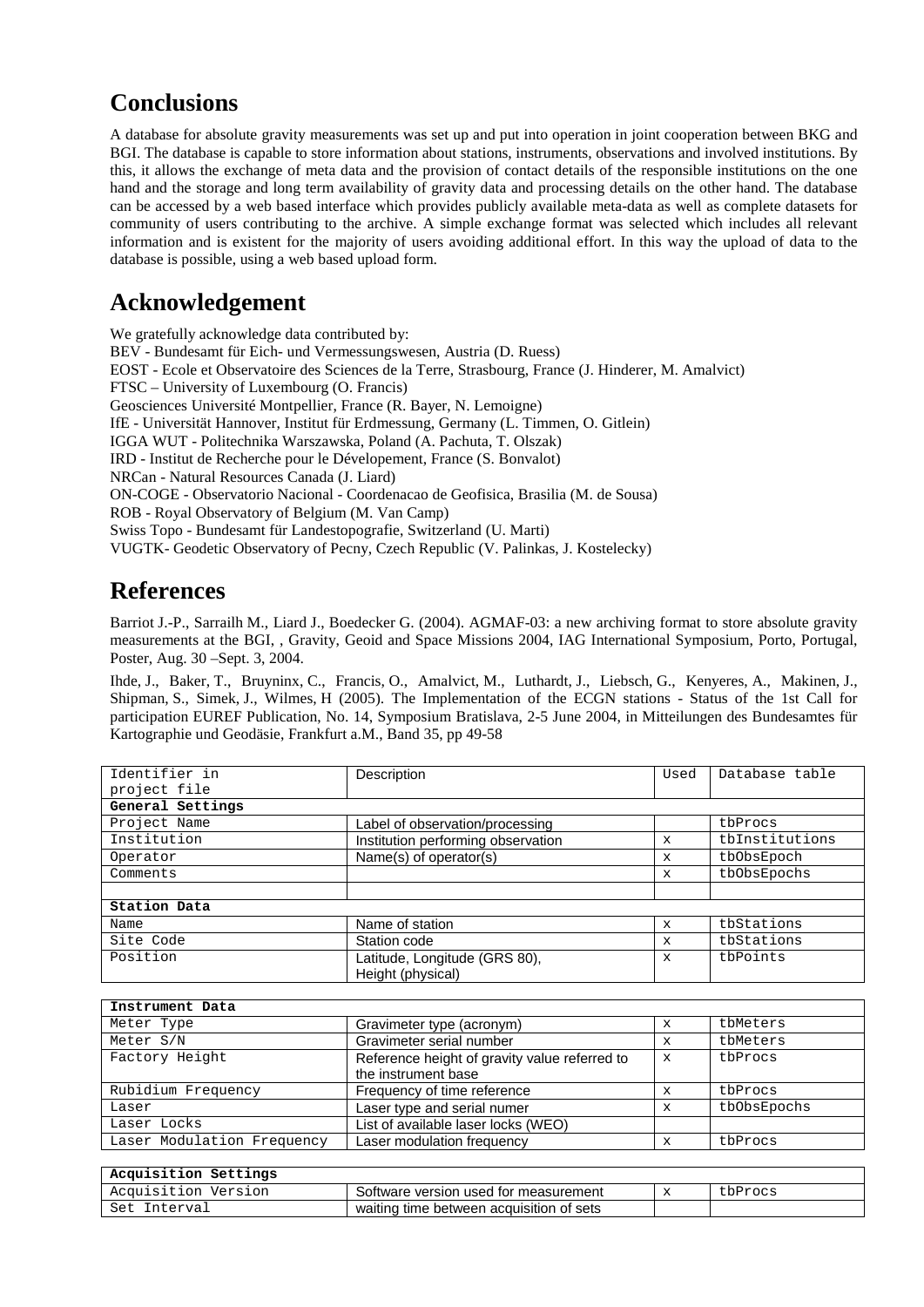| Drop Interval                | waiting time between individual drops             |              |             |
|------------------------------|---------------------------------------------------|--------------|-------------|
| Number of Sets               | total number of sets                              |              |             |
| Number of Drops              | total number of drops                             |              |             |
|                              |                                                   |              |             |
| Transfer to Reference Height |                                                   |              |             |
| Setup Height                 | Vertical distance between instrument base and     | $\mathbf{x}$ | tbProcs     |
|                              | monument                                          |              |             |
| Transfer Height              | Vertical distance used to transfer gravity value  | $\mathbf{x}$ | tbProcs,    |
|                              | to reference height                               |              | tbObsEpochs |
| Gravity Gradient             | Linear gravity gradient to at least 4 significant | $\mathbf{x}$ | tbProcs,    |
|                              | digits                                            |              | tbObsEpochs |

| Gravity corrections      |                                               |              |         |
|--------------------------|-----------------------------------------------|--------------|---------|
| Nominal Air Pressure     | Height dependent reference air pressure, from | $\mathbf{x}$ | tbProcs |
|                          | standard-atmosphere                           |              |         |
| Barometric Admittance    | Air pressure admittance factor used for       | $\mathbf x$  | tbProcs |
| Factor                   | atmospheric correction                        |              |         |
| Polar Motion Coordinates | Polar motion coordinates                      | x            | tbProcs |
|                          | (provided by IERS)                            |              |         |
| Earth Tide               | potential, wave groups, delta-factors         |              |         |
| Ocean Load               | filename, wave groups, amplitudes, phases     |              |         |

| Processing Results       |                                           |              |             |
|--------------------------|-------------------------------------------|--------------|-------------|
| Processing Version       | Software version used for processing      |              |             |
| Date/Time                | Date and time of measurement referred to  | $\mathbf{x}$ | tbObsEpochs |
|                          | mean observation epoch                    |              |             |
| Gravity                  | Gravity value                             | $\mathbf{x}$ | tbProcs,    |
|                          |                                           |              | tbObsEpochs |
| Set Scatter              | Scatter between set means                 | $\mathbf{x}$ | tbProcs     |
| Measurement Precision    | Error estimate obtained from set scatter  | $\mathbf{x}$ | tbProcs,    |
|                          |                                           |              | tbObsEpochs |
| Total Uncertainty        | Uncertainty, including systematic effects | $\mathbf{x}$ | tbProcs,    |
|                          |                                           |              | tbObsEpochs |
| Number of Sets Collected | Number of sets acquired                   | $\mathbf{x}$ | tbObsEpochs |
| Number of Sets Processed | Number of sets used during processing     | X            | thProcs     |
| Number of Drops/Set      | Number of drops per set                   | $\mathbf{x}$ | tbObsEpochs |
| Total Drops Accepted     | total number of reliable drops            |              |             |
| Total Drops Rejected     | total number of faulty drops              |              |             |
| Total Fringes Acquired   |                                           |              |             |
| Fringe Start             | first interference maximum used           | $\mathbf{x}$ | tbProcs     |
| Processed Fringes        | number of zero crossings used             | X            | tbProcs     |

*Table 1: Description of project file used for data exchange*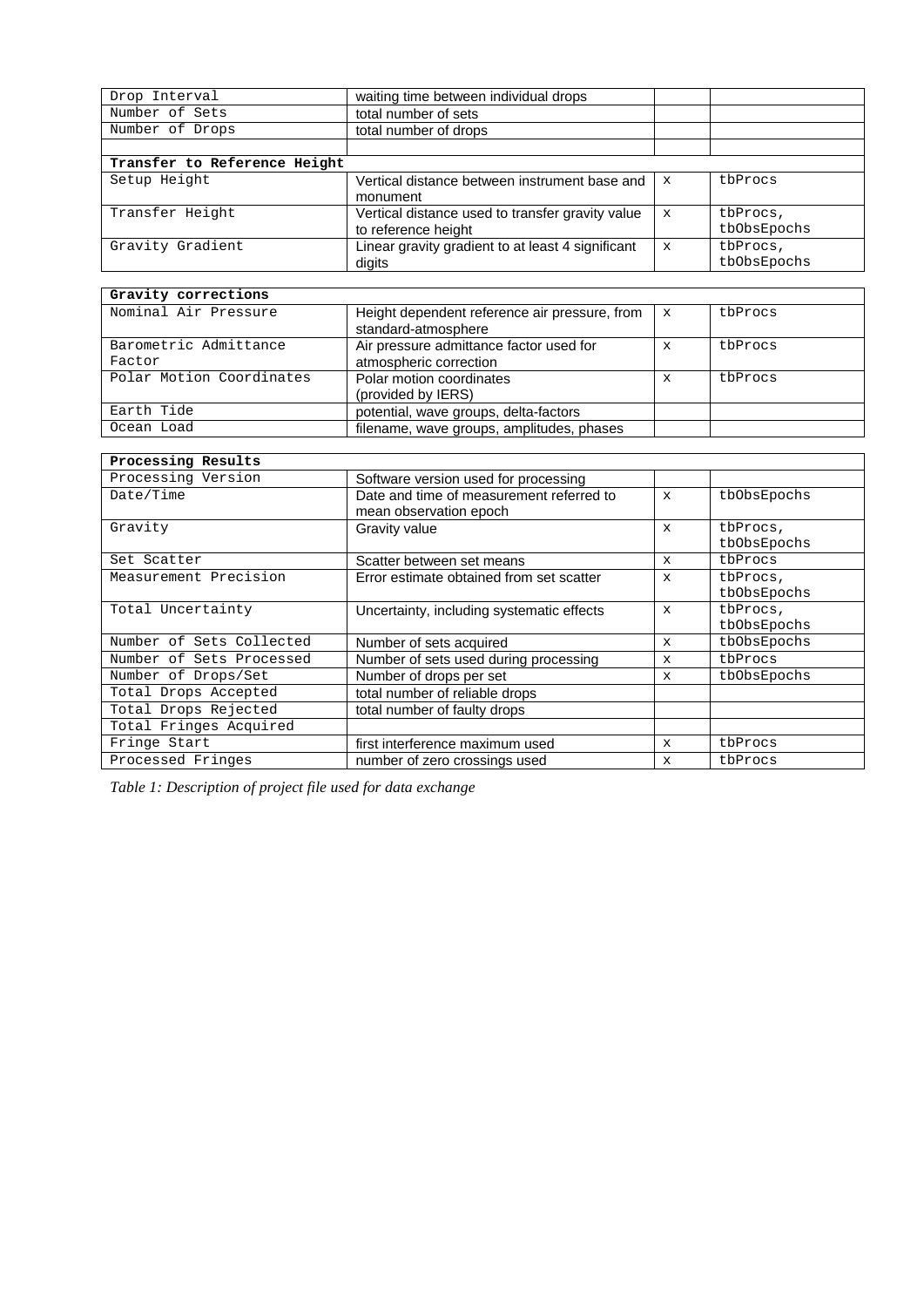

*Figure 1: data model of the relational database*



*Figure 2: Frontpage of the web-interface of the AGrav database.*